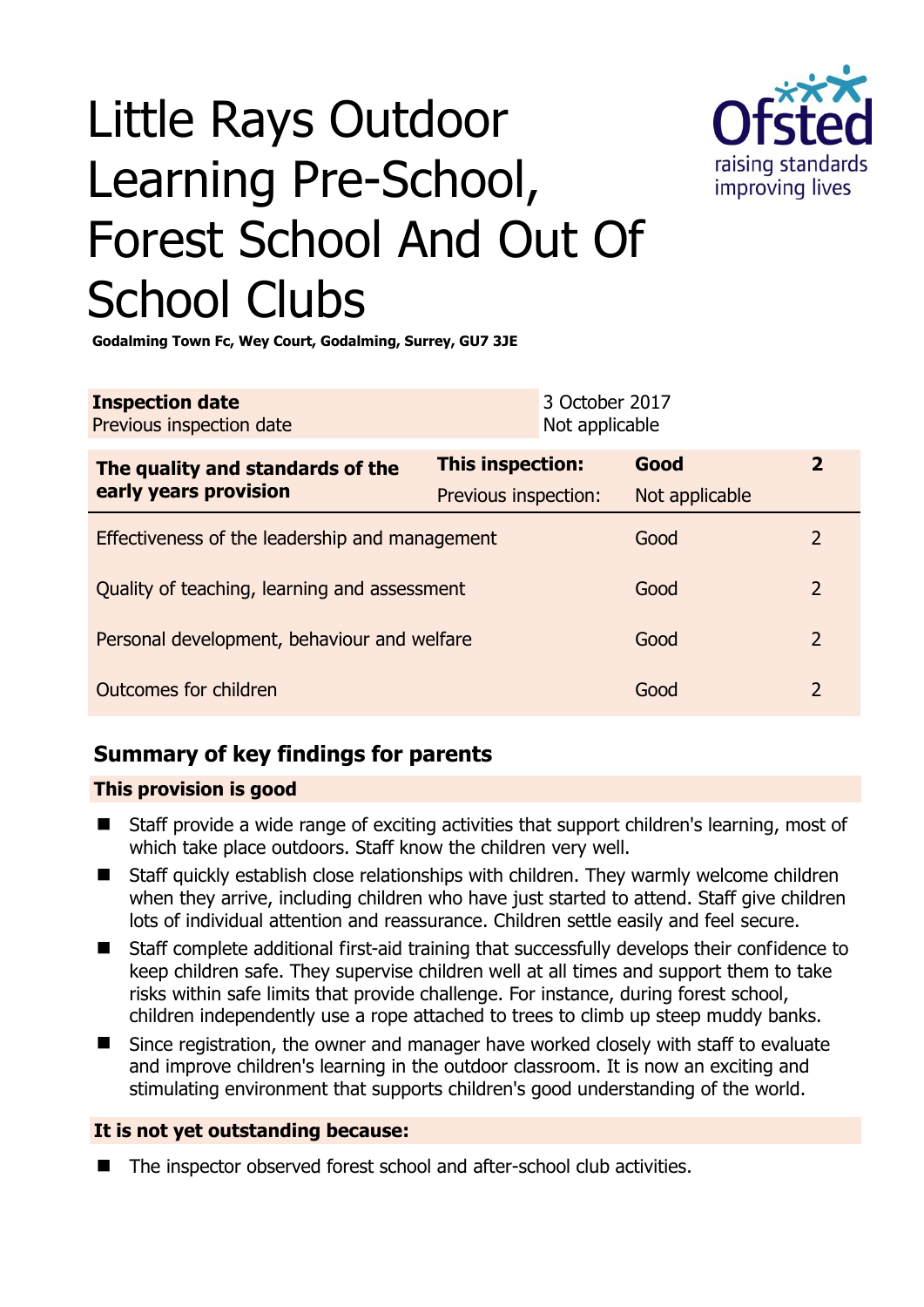# **What the setting needs to do to improve further**

## **To further improve the quality of the early years provision the provider should:**

- **I** improve partnership with other early years provision that children attend to further promote continuity of learning
- $\blacksquare$  improve staff awareness of additional opportunities they can use to engage with children and extend their learning further.

## **Inspection activities**

- The inspector observed forest school and after-school club activities.
- The inspector completed a joint observation with the manager at forest school.
- The inspector talked with staff and children during the inspection.
- The inspector checked a sample of documentation and discussed self-evaluation.
- The inspector took account of the views of parents spoken to on the day of the inspection.

# **Inspector**

Catherine Greenwood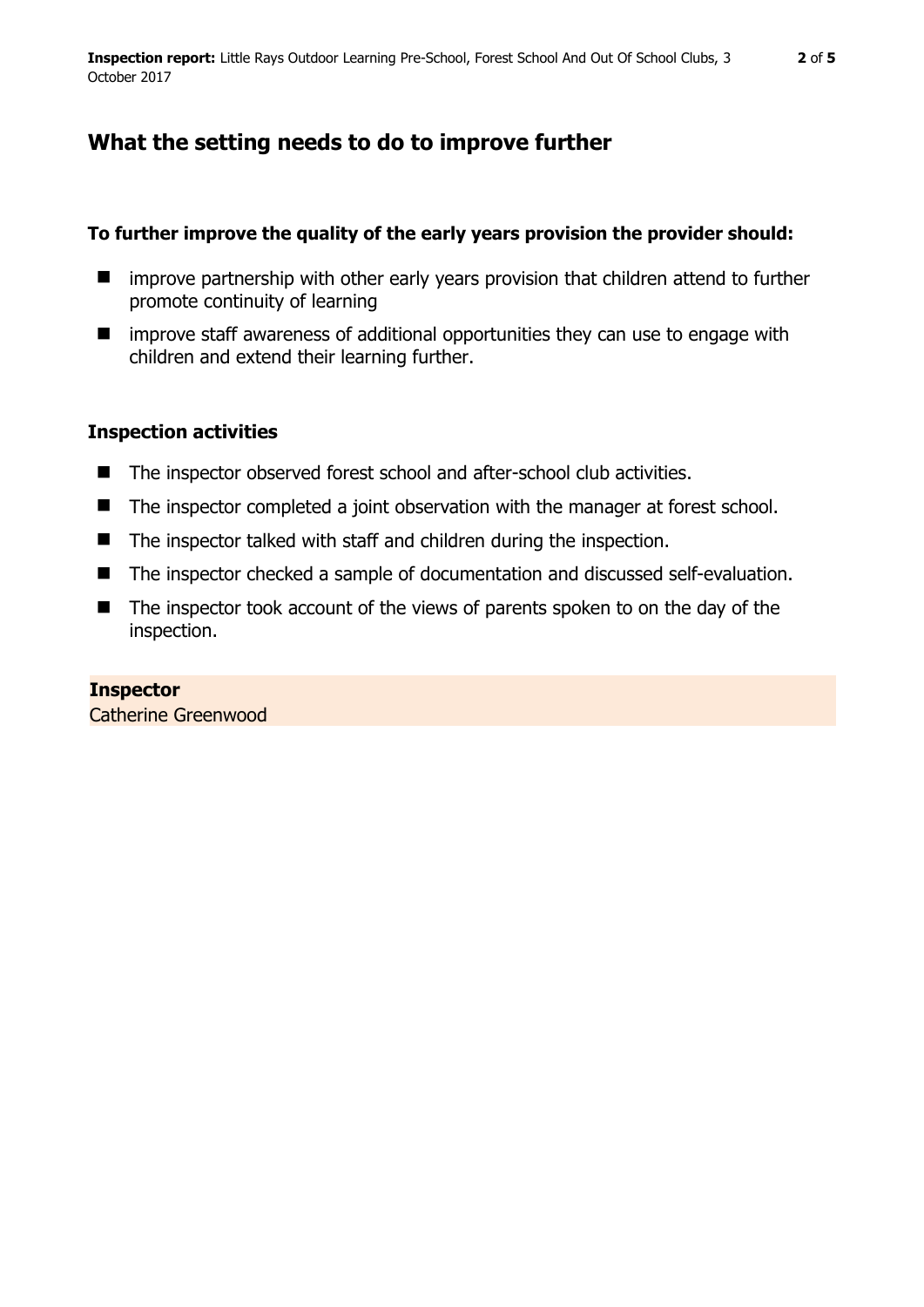# **Inspection findings**

## **Effectiveness of the leadership and management is good**

Safeguarding is effective. All staff have a good knowledge and understanding of child protection procedures. They take appropriate action to safeguard children's welfare. The owner and manager constantly risk assess every aspect of the provision and activities. They share this information with staff to ensure children's supervision and safety. The manager and another member of staff use knowledge gained from forest school training to help coach and support staff. The owner and manager regularly share information with staff about children's progress. They closely monitor children's assessment records to identify that children are reaching typical levels of development. Staff help parents to seek involvement from outside agencies if children need extra help to reach typical levels of development. Staff work effectively in partnership with parents to observe, assess and support children's good progress.

## **Quality of teaching, learning and assessment is good**

Staff set challenges that extend children's learning effectively overall. For example, they encourage children to search for and count conkers they find in the forest undergrowth. Staff support children's physical development well. Children learn to swing from tyres and hammocks suspended from trees and to use real tools safely. In the out-of-school club, children jump between car tyres, play games of football and walk along low-level wooden beams. Staff encourage children to investigate the features of living things. For instance, together they look at insects found in the forest. Children use underwater viewers to watch fish, frogs and water oysters develop in a pond they have helped to build.

### **Personal development, behaviour and welfare are good**

Staff make sure children fully understand and cooperate with the safety rules. Children are well behaved, listen attentively and cooperate with staff instructions. Staff are positive role models for children. They patiently explain to children how to do things and give them time to achieve things by themselves, such as using tools and putting on their outdoor clothing. Children are physically active throughout the day and have lots of fresh air. Staff set up tarpaulins to provide shelter during forest school activities. If the weather is cold, staff and children use the forest fire to heat milk to drink. Staff also organise lots of extra physical games that keep children active and warm. Staff successfully support children to build their self-confidence. Children develop good friendships and social skills and help others during activities.

### **Outcomes for children are good**

Children develop the skills they need for their future and starting school. They develop a good understanding of the world. They are enthusiastic learners and gain the confidence to have a go at new activities. For instance, they eagerly learn to whittle sticks and to make and light fires safely. Children develop good pre-writing skills.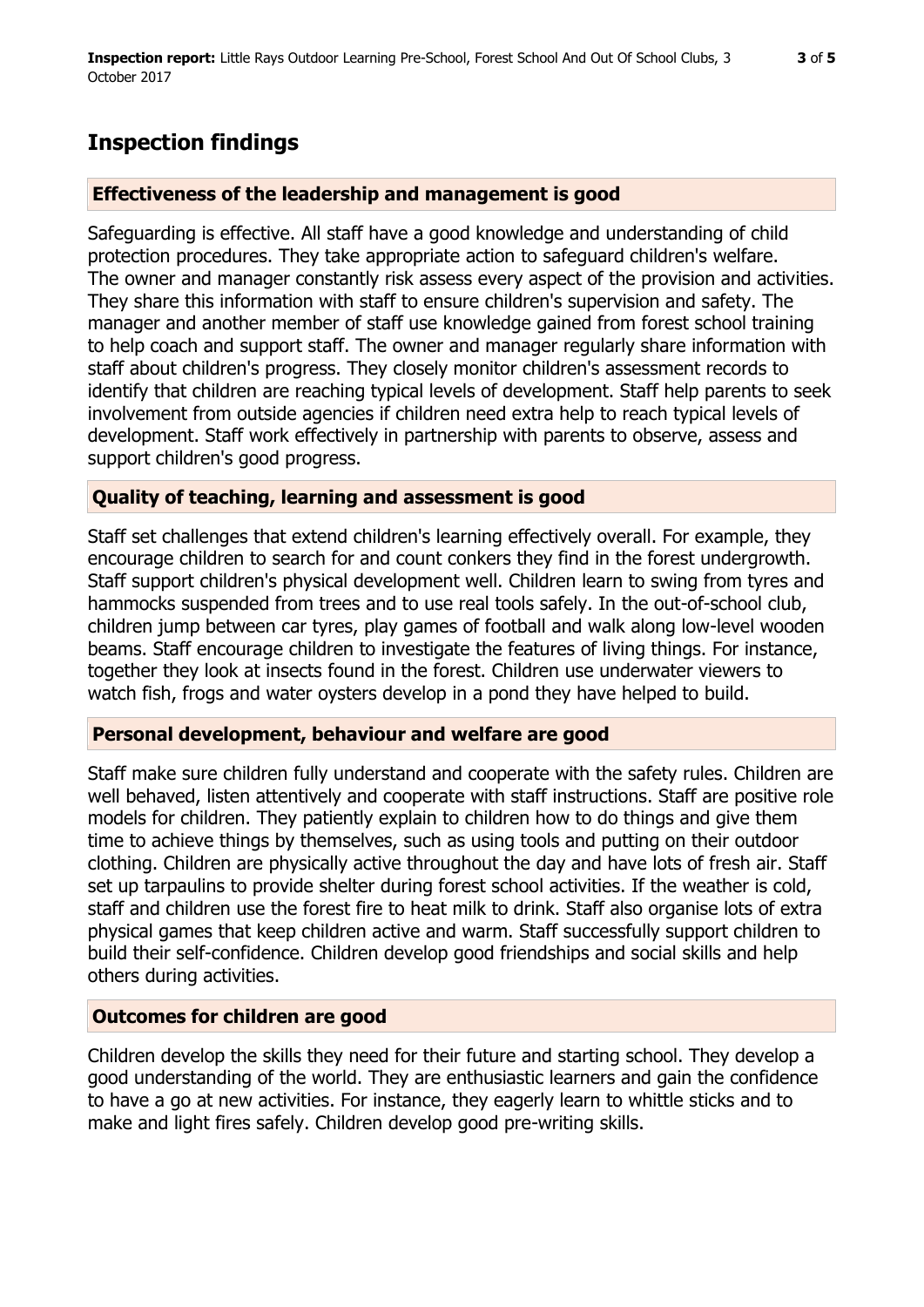# **Setting details**

| Unique reference number                             | EY486974                                                                             |  |
|-----------------------------------------------------|--------------------------------------------------------------------------------------|--|
| <b>Local authority</b>                              | Surrey                                                                               |  |
| <b>Inspection number</b>                            | 1015596                                                                              |  |
| <b>Type of provision</b>                            | Full-time provision                                                                  |  |
| Day care type                                       | Childcare - Non-Domestic                                                             |  |
| <b>Registers</b>                                    | Early Years Register, Compulsory Childcare<br>Register, Voluntary Childcare Register |  |
| <b>Age range of children</b>                        | $2 - 4$                                                                              |  |
| <b>Total number of places</b>                       | 35                                                                                   |  |
| Number of children on roll                          | 44                                                                                   |  |
| <b>Name of registered person</b>                    | Little Rays Partnership                                                              |  |
| <b>Registered person unique</b><br>reference number | RP534406                                                                             |  |
| Date of previous inspection                         | Not applicable                                                                       |  |
| <b>Telephone number</b>                             | 07968067679                                                                          |  |

Little Rays Outdoor Learning Pre-School, Forest School and Out of School Clubs registered in 2015. It is located in Godalming, Surrey and operates from Monday to Friday during term time. The pre-school is open from 9.30am to 2.30pm, the breakfast club is open from 7am to 9am, and the after-school club is open from 3pm to 6pm. The pre-school receives funding to provide free early education to children aged two, three and four years. There are 10 staff employed to work with the children, six of whom hold appropriate qualifications to level 2 and level 3.

This inspection was carried out by Ofsted under sections 49 and 50 of the Childcare Act 2006 on the quality and standards of provision that is registered on the Early Years Register. The registered person must ensure that this provision complies with the statutory framework for children's learning, development and care, known as the early years foundation stage.

Any complaints about the inspection or the report should be made following the procedures set out in the guidance 'Complaints procedure: raising concerns and making complaints about Ofsted', which is available from Ofsted's website: www.gov.uk/government/organisations/ofsted. If you would like Ofsted to send you a copy of the guidance, please telephone 0300 123 4234, or email enquiries@ofsted.gov.uk.